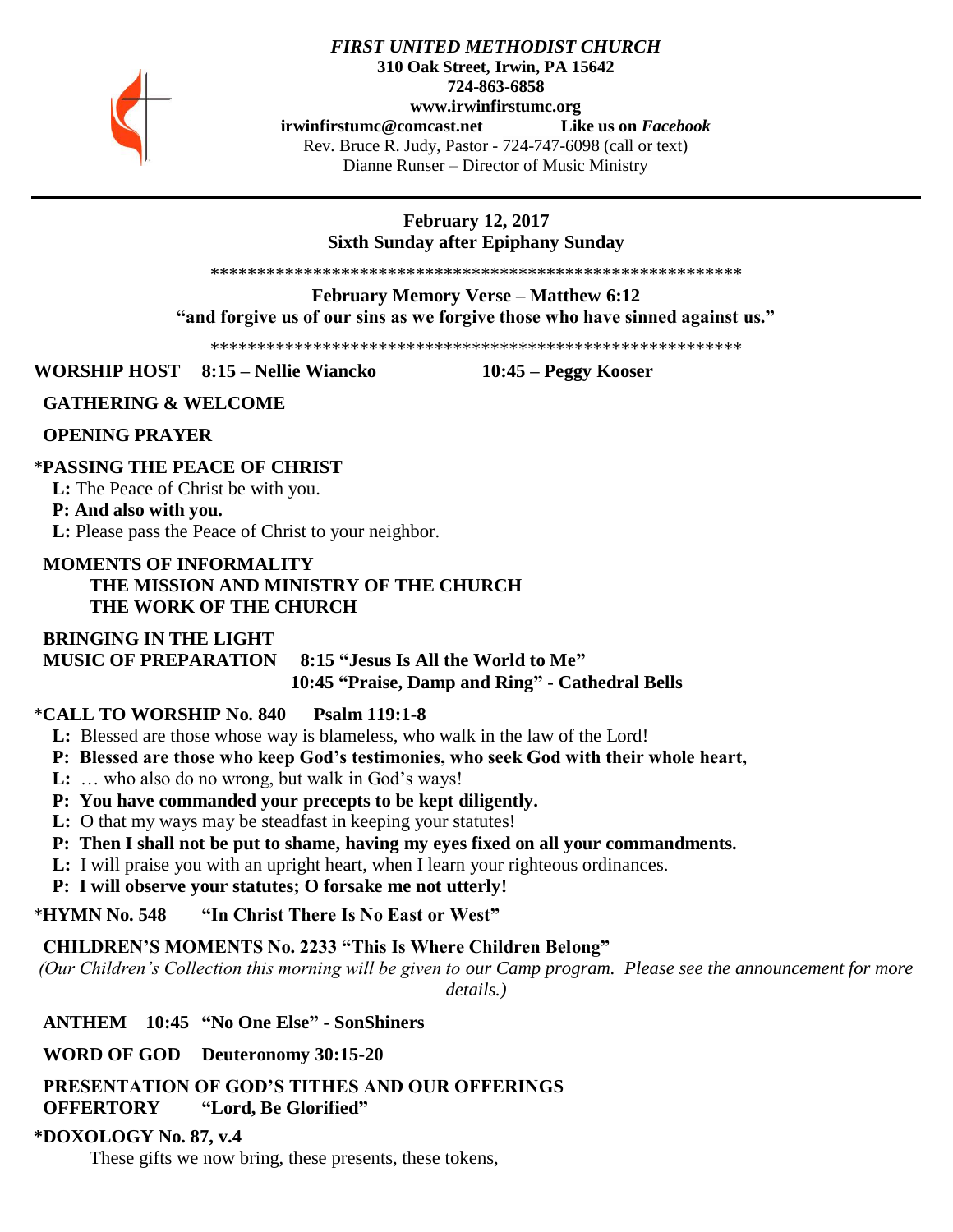These words can convey it, the joy of this day! When grateful we come, remembering, rejoicing, This song we now offer in honor and praise!

## \***PRAYER OF DEDICATION AND THANKS**

\***HYMN No. 560 "Help Us Accept Each Other"**

#### **JOYS AND CONCERNS**

**For our joys we say: "Praise the Lord." For our concerns we say: "Lord, hear our prayers."**

#### **PRAYER & THE LORD'S PRAYER**

 **Our Father who art in heaven, hallowed be thy name, thy kingdom come, thy will be done on earth as it is in heaven. Give us this day our daily bread; and forgive us our trespasses as we forgive those who trespass against us. And lead us not into temptation, but deliver us from evil, for thine is the kingdom, and the power and the glory forever. AMEN**

 **SERMON SCRIPTURE Matthew 5:21-37**

**SERMON** "Walk the Talk"

\***HYMN No. 389 "Freely, Freely"**

\***BENEDICTION** 

\***MUSIC OF PARTING "Fanfare (Three Watercolors, No. 3)"**

*The service is under the control of the Holy Spirit. The altar rail is always open.*

\***Those who are able, please stand**.

\*\*\*\*\*\*\*\*\*\*\*\*\*\*\*\*\*\*\*\*\*\*\*\*\*\*\*\*\*\*\*\*\*\*\*\*\*\*\*\*\*\*\*\*\*\*\*\*\*\*\*\*\*\*\*\*\*

**ATTENDANCE LAST WEEK Saturday: 22 Sunday: 8:15 - 68 10:45 - 89**

# **SERVING YOU TODAY**

**GREETERS:** 8:15 - Dave & Kathy Pasipanki

10:45 – Bernie Johnston & Phyllis Forte

**USHERS TEAMS:** 8:15 – Virginia Ives 10:45 – Joel Frye/Bill Hawley

**SOUND TEAM:** 8:15 – Fritz Runser 10:45 - Penny Brant, Josh Burger

**NURSERY:** Our Nursery (birth through age 5) is open during the worship services. The attendents today are Kathy & Alyssa Wagner. In the event that no attendents are present, parents are still welcome to use the nursery however they must stay with their children.

**ALTAR FLOWERS:** The Altar flowers today are in memory of my sister and brothers, Teresa, Anthony, and Sonny, from Toni Fetter.

\*\*\*\*\*\*\*\*\*\*\*\*\*\*\*\*\*\*\*\*\*\*\*\*\*\*\*\*\*\*\*\*\*\*\*\*\*\*\*\*\*\*\*\*\*\*\*\*\*\*\*\*\*\*\*\*\*

**Clean-Up! Clean-Out!** A meeting will be held on Wednesday, February 15, 2017, at 6:00 PM on the Mezzanine level for ALL interested members of FUMC. All are welcome, but Committee Chairpersons (UM Men, UM Women, Nurture, Outreach, Trustees, etc.) are STRONGLY ENCOURAGED to attend. Brief discussion concerning the purpose and/or usefulness of tagged items from "Round I" of the recent church-wide Cleaning Day will be held. Final "status" of said items will be determined at this meeting.

\*\*\*\*\*\*\*\*\*\*\*\*\*\*\*\*\*\*\*\*\*\*\*\*\*\*\*\*\*\*\*\*\*\*\*\*\*\*\*\*\*\*\*\*\*\*\*\*\*\*\*\*\*\*\*\*\*\*\*\*\*\*\*\*\*\*\*\*\*\*\*\*\*

**THIS WEEK AT OUR CHURCH**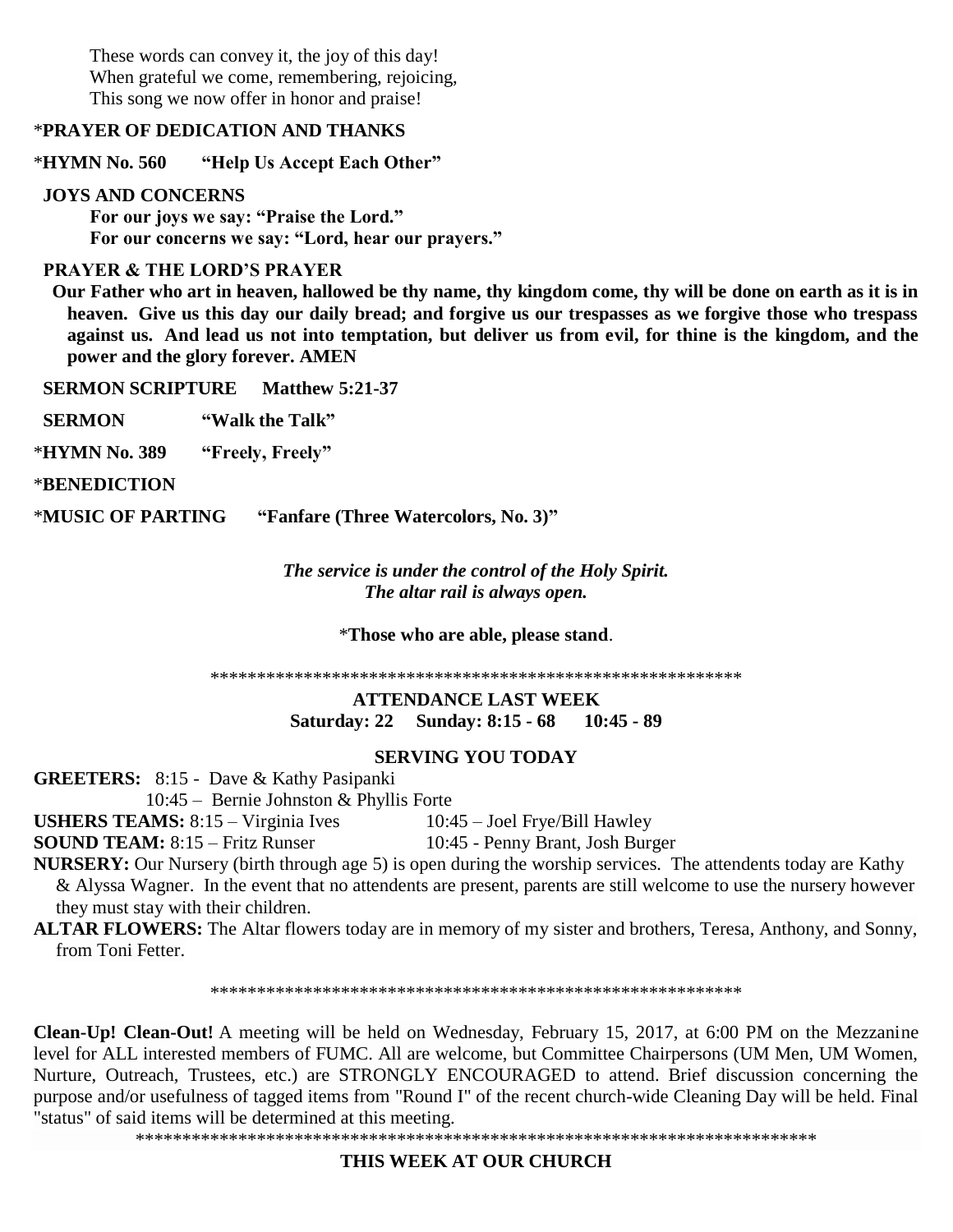## **Office - 8:00 AM – 1:00 PM Monday thru Thursday; 8:00 AM – Noon on Friday**

**Pastor Bruce – 10:00 AM – 1:00 PM Tuesday, Wednesday & Thursday**

724-747-6098 (call or text) or email at [preacherptl@gmail.com](mailto:preacherptl@gmail.com) *Please feel free to contact Pastor Bruce if you are in need of a pastoral visit.*

#### **Today, Sunday, February 12 Camp Sunday/Coffee Hour**

 8:00 Prayer 8:15 Worship Service 9:30 Sunday School 9:30 Confirmation Class 10:45 Worship Service 12:15 SonShiners 2:00 N.O.W. Meeting

## **Monday, February 13**

10:00 UM Women 6:30 Grief Support 7:00 Dartball - H

#### **Tuesday, February 14 Valentines Day**

 9:00 Men's Work Team 6:15 TOPS 7:00 Trustees 7:30 NA

# **Wednesday, February 15**

 6:00 Depression & Anxiety Support 6:00 Clean-Up! Clean-Out 7:00 UM Men 7:00 Women's Book Study

## **Thursday, February 16**

 6:15 C Bells 6:30 NA 7:15 Choir

**Friday, February 17** Gym in Use – Scrap-booking

# **Saturday, February 18**

 Gym in Use – Scrap-booking 6:00 Alternative Worship Service

#### **Next Sunday, February 19**

 8:00 Prayer 8:15 Worship Service 9:30 Sunday School 9:30 Confirmation Class 9:30 Membership Class 10:45 Worship Service 12:15 SonShiners



# **Upcoming Dates To Remember**

February 19 – Membership Classes begin (9:30 AM) February 25  $& 26$  – Prayer Shawl Dedication February 26 – Talent Show (6:00 PM) March  $1 -$  Ash Wednesday – Lent begins March 3 – Irwin Rotary Chili Cook-off

#### \*\*\*\*\*\*\*\*\*\*\*\*\*\*\*\*\*\*\*\*\*\*\*\*\*\*\*\*\*\*\*\*\*\*\*\*\*\*\*\*\*\*\*\*\*\*\*\*\*\*\*\*\*\*\*\*\*\*\*\*\*\*\*\*\*\*\*\*\*\*\*\*\*

# **ANNOUNCEMENTS**

\*\*\*\*\*\*\*\*\*\*\*\*\*\*\*\*\*\*\*\*\*\*\*\*\*\*\*\*\*\*\*\*\*\*\*\*\*\*\*\*\*\*\*\*\*\*\*\*\*\*\*\*\*\*\*\*\*

**CHILDREN'S COLLECTIONS:** The Children's Collection today will be used for our camping program. Last year we helped 9 campers pay for their time at camp. Your donations will be used to help our campers experience learning, fellowship, and fun during an exciting time at our Christian camps!

Food Bank Program: 2/5- \$220.50

\*\*\*\*\*\*\*\*\*\*\*\*\*\*\*\*\*\*\*\*\*\*\*\*\*\*\*\*\*\*\*\*\*\*\*\*\*\*\*\*\*\*\*\*\*\*\*\*\*\*\*\*\*\*\*\*\*



**Today is Camp Sunday!!!** Hope you wore your comfy camp clothes! If you've never been to one of our three church camps, you'll want to hear about the camps that are available for all ages. A special offering will be taken today to put towards our campership funding. There will be s'mores and hot chocolate served in the parlor following both services and camp brochures can be picked up there. It's not too soon to be thinking about camp, as some of the camps fill up quickly.

Any questions, contact Laurie Saporito, Camp Steward

at 724-864-5649 or [cts72@hotmail.com](javascript:window.top.ZmObjectManager.__doClickObject(document.getElementById(%22OBJ_PREFIX_DWT3409_com_zimbra_email%22));)

\*\*\*\*\*\*\*\*\*\*\*\*\*\*\*\*\*\*\*\*\*\*\*\*\*\*\*\*\*\*\*\*\*\*\*\*\*\*\*\*\*\*\*\*\*\*\*\*\*\*\*\*\*\*\*\*\*

**WOMEN'S BOOK STUDY:** The Women's Book Study group will meet at our church every other Wednesday at 7:00 PM. If you haven't participated before or you need more information about the group you may contact Becky Platt (412-445-9833) or Bonnie Judy (724-864-2235).



\*\*\*\*\*\*\*\*\*\*\*\*\*\*\*\*\*\*\*\*\*\*\*\*\*\*\*\*\*\*\*\*\*\*\*\*\*\*\*\*\*\*\*\*\*\*\*\*\*\*\*\*\*\*\*\*\*